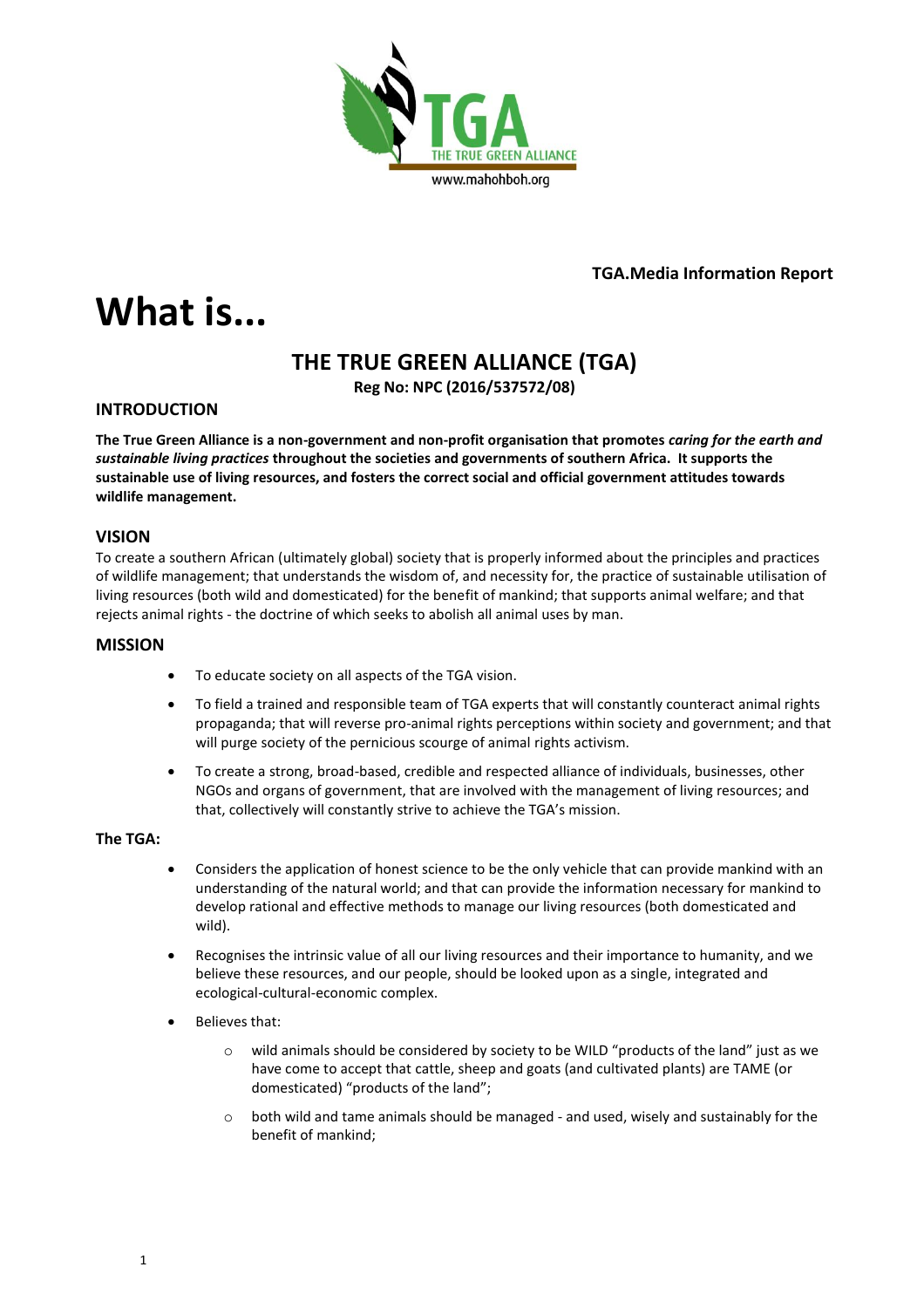o organised agriculture is the best vehicle to control the management of domesticated animals and cultivated plants (the TAME "products of the land"); and TGA defers to the appropriate organs of agriculture in these respects;

Nevertheless, the TGA believes that it has a watchdog role to play (even in agriculture) with respect to the need for society to adhere to our overall natural resource management priorities - which are:

- **First** for the good care and sustainable 'wise use' of the soil;
- **Second** for the good care and sustainable 'wise use' of plants; and
- **Third** for the good care and sustainable 'wise use' of all our animals in that hierarchical order of priority.

#### **The TGA:**

- Supports the scientifically determined control of wild animal population numbers (by way of organised population reduction, culling and/or harvesting practices); and it supports and promotes regulated hunting, trapping and fishing (both recreational and commercial) provided those practices are sustainable.
- Believes that people have the right to pursue either consumptive or non-consumptive uses of their privately-owned wildlife (wild plants and animals) - as they see fit - provided such use is sustainable.
- Is concerned that foundational elements of the animal rights philosophy contradict the principles of successful wildlife management practices, globally; and that they promote false choices within society regarding desirable current and potential human-wildlife relationships. The animal rights lobby also creates false expectations for wildlife population management, and erodes society's confidence in decades of knowledge gained from extensive scientific exploration of wildlife management practices, and the management of wild habitats.

#### **THE WORLD CONSERVATION STRATEGY (1980)**

The cornerstones of the TGA's philosophy are modelled on the provisions of the *World Conservation Strategy - 1980* (WCS). This protocol was declared, at the time of its promulgation, to be the official mission statement and the principle policy, of the International Union for the Conservation of Nature and Natural Resources (IUCN). In 1980, the WCS was hailed by world society as being the *blue print* for the symbiotic survival of both man and nature on planet earth.

After the promulgation of the WCS, all those responsible sovereign states, who were members of the IUCN at that time, obligated themselves to model their National Conservation Strategies (NCSs) on the WCS template; and to write its provisions into their national laws. South Africa was one of them.

The WCS proposed and promoted, *inter alia,* an integrated approach to development and sustainable natural resource management. The three principle objectives of what the WCS describes as *living resource conservation* (sic) are:

- *1. To maintain essential ecological processes and life support systems (such as soil regeneration and protection, the recycling of nutrients, and the cleansing of water) on which human survival and development depend;*
- *2. To preserve genetic diversity (the range of genetic material found in the world's organisms), on which depend the functioning of many of the above processes and life-support systems, the breeding programmes necessary for the protection and improvement of cultivated plants, domesticated animals and microorganisms, as well as much scientific and medical advancement, technical innovation, and the security of the many industries that use living resources; and*
- *3.* **To ensure the sustainable utilisation of species and ecosystems** *(notably fish and other wildlife, forests and grazing lands), which support millions of rural communities as well as major industries.*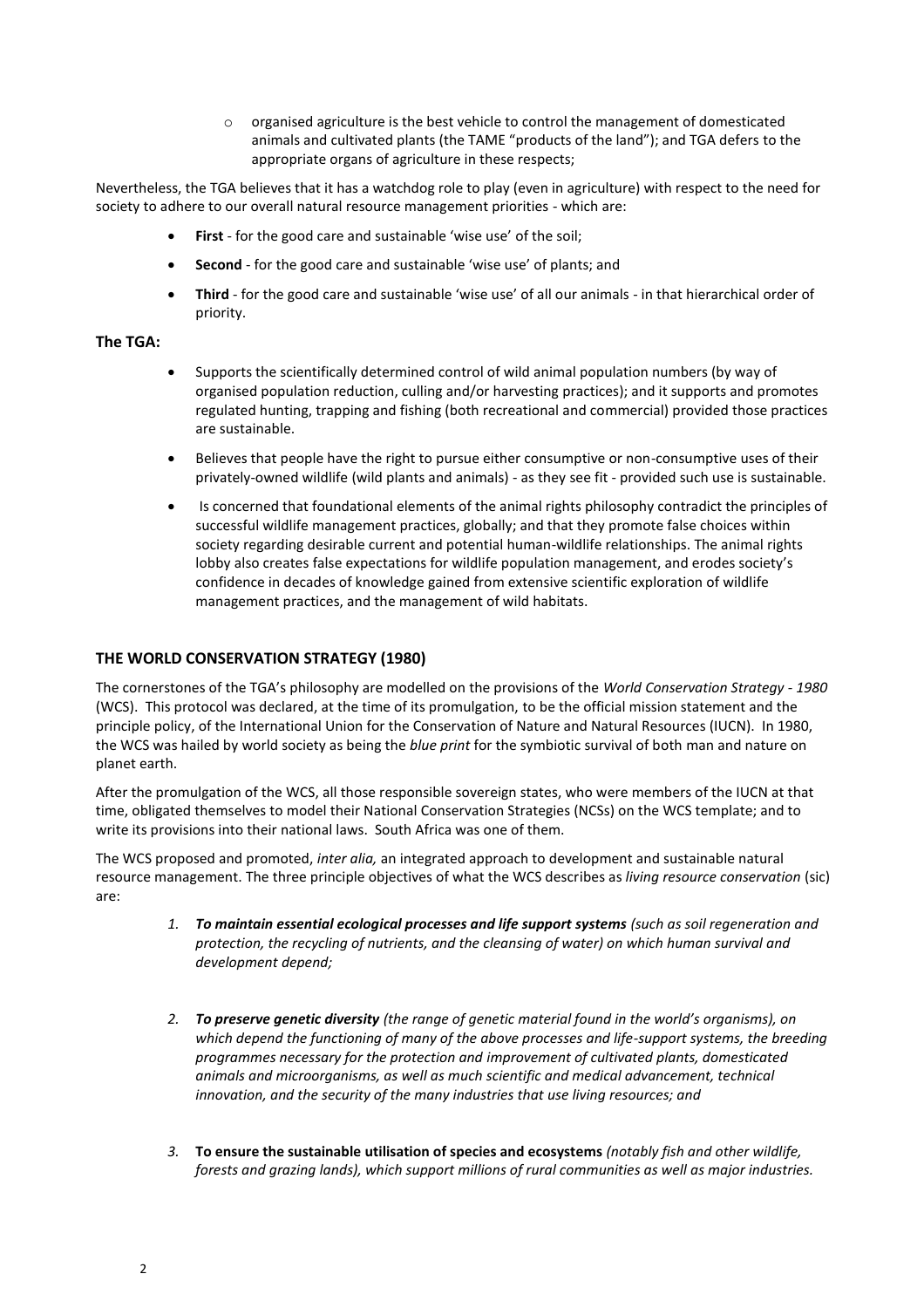The TGA recognises the importance to mankind of our societies embracing, and of our governments achieving, all three of these objectives. It shall be TGA's purpose to promote and support the attainment of these objectives in everything that we undertake; and to oppose, and to expose all activities that might render them beyond our reach.

The TGA believes that the WCS still represents a blue-print for the survival of both mankind AND nature on planet earth and that our publics-at-large, and our governments, should be encouraged to continue to embrace this opinion.

#### **THE GREEN MOVEMENT**

The TGA recognises and supports the legitimacy of all those *true* elements of what society euphemistically calls *The Green Movement (*or *The Greenies)* - including TRUE environmentalism and TRUE animal welfare-ism. There is a third component, however - animal rightsism - the ideology of which we believe has no place in any civilised and responsible society.

TGA categorises and identifies the three elements of The Green Movement as follows:

- TRUE Environmentalism is a doctrine that strives to ensure that the environment in which we all live remains in a habitable and healthy condition. The TRUE environmentalist believes in and supports all three objectives of the WCS's living resource conservation ethic. True environmentalism, therefore, works for both the benefit of mankind and in the best interests of all other living resources (plants and animals) on planet earth. We believe that every person on this globe, therefore, should be a TRUE environmentalist because to be anything else is suicidal.
- TRUE Animal welfarists also believe in, and they support, all three objectives of the WCS's living resource conservation ethic - with provisos. They insist that when man uses a LIVE animal for his own benefit (such as using an ox to plough a field; or a donkey to pull a cart), the animal must be treated humanely; and that when man kills an animal to obtain benefits (such as slaughtering a beast to obtain meat to eat), such killing must be conducted without cruelty. TRUE animal welfare organisations, therefore, oversee man's civilised standards in his treatment of the animals that he uses. For this reason, they deserve society's support.
- Animal Rightists reject the WCS entirely. They are particularly opposed to the third principle of the living resource conservation ethic and, because of this, they are easily identifiable, and separable, from environmentalists and animal welfarists. Animal rightists are fanatical in their belief that man has no right whatsoever to use an animal - ANY animal - for his own benefit - in ANY way. They believe that animals - both domesticated and wild - have the same right to life as have human beings. And they insist that man should eat nothing but vegetable foods.

#### **THE ANIMAL RIGHTISTS**

#### **NB: Animal rightists cannot achieve their objectives without violating the legitimate rights of other people.**

The TGA identifies animal rightsism as the biggest obstacle to the attainment of WCS & NCS goals everywhere; and we understand, unequivocally, that the healthy status of wild animal populations, wild habitats, and biological diversity is adversely affected whenever and wherever the animal rightists have been able to successfully interfere in wildlife management principles and practices. Therefore, the TGA will concentrate on stopping any new inroads that the animal rights movement tries to make, and on reversing the successful advances it has already had, on the thinking and on the practices of our governments and civil services, and on the hearts and minds of our society particularly our urban society.

The animal rightists are fundamentally and diametrically opposed to what the animal welfare organisations are striving to achieve. They claim that the animal welfare doctrine is the biggest stumbling block to the attainment of their animal rights objectives; and they very clearly, and very forcibly, identify their differences. The animal welfare ideology, the animal rightists say, is aimed at regulating man's use of animals thereby legitimising within our social